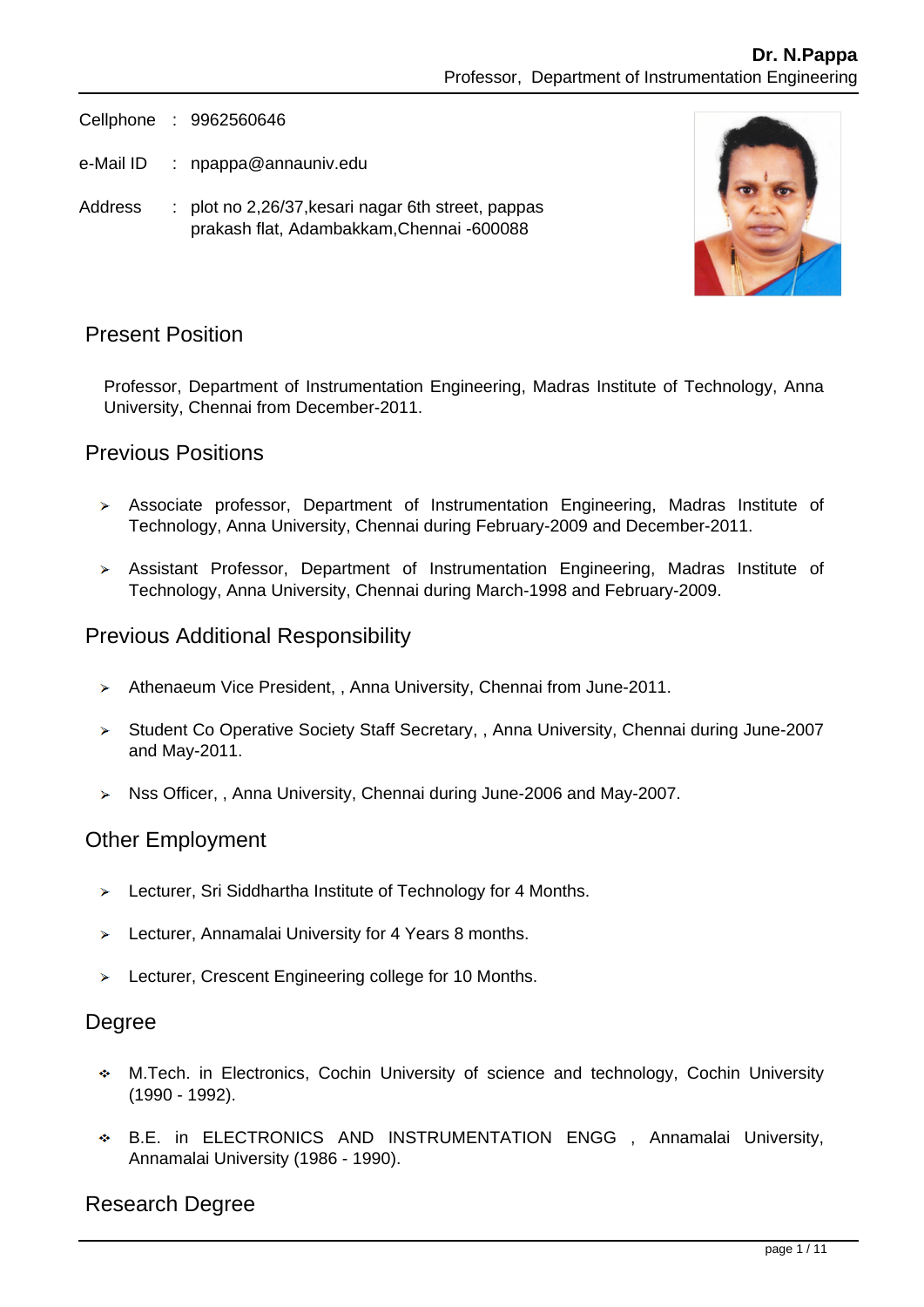Ph.D. in Process control from Faculty of Electrical Engineering, Madras Institute of Technology, Anna University (1998 - 2004). Title: Nonlinear control of Heat Exchanger.

# Area of Specialisation

**>** Process control Instrumentation

# Membership in Professional Organization

- $\triangleright$  ISTE
- $\geq$  ISOI
- $\blacktriangleright$  ISA

# Research Guidance

| Number of Ph.D Scholars Guided                                  | :7       |
|-----------------------------------------------------------------|----------|
| Number of Ph.D Scholars Guiding                                 | :5       |
| Number of M.S (By Research) Students Guided                     | $\div 2$ |
| Number of M.E./ M.Tech. Projects Guided                         | :30      |
| Number of M.E./ M.Tech. Projects Guiding                        | $: 2^-$  |
| Number of Ph.D Scholars Guided as Joint-Supervisor              | : 1      |
| Number of M.S (By Research) Students Guided as Joint-Supervisor | $\div$ 1 |

Papers Published in Journals

Research Papers Published in International Journals : 27 Research Papers Published in National Journals : 3

- 1. N. Pappa and J. Shanmugam, "Control of thermal process using neural networks", International Journal of Advancement of Modelling and Simulation Techniques in Enterprices, Vol. 47, Issue 4, pp. 29-42 (2004).
- 2. N. Pappa and J. Shanmugam, "Wiener Model based nonlinear PID Controller for Thermal Process", International Journal of Advancement of Modelling and Simulation Techniques in Enterprices, Vol. 59, Issue 4, pp. 41-52 (2004).
- 3. N. Pappa, G. Kaliraj and J. Shanmugam, "Real time implementation of model predictive neural controller for heat exchanger", International journal on control and intelligent systems, Issue 3, (2005).
- 4. K. Sujatha and N. Pappa, "Combustion modelling of a water tube boiler using a discriminate radial basis network", ISA Transactions, Vol. 50, Issue 1, pp. 101-110 (2010).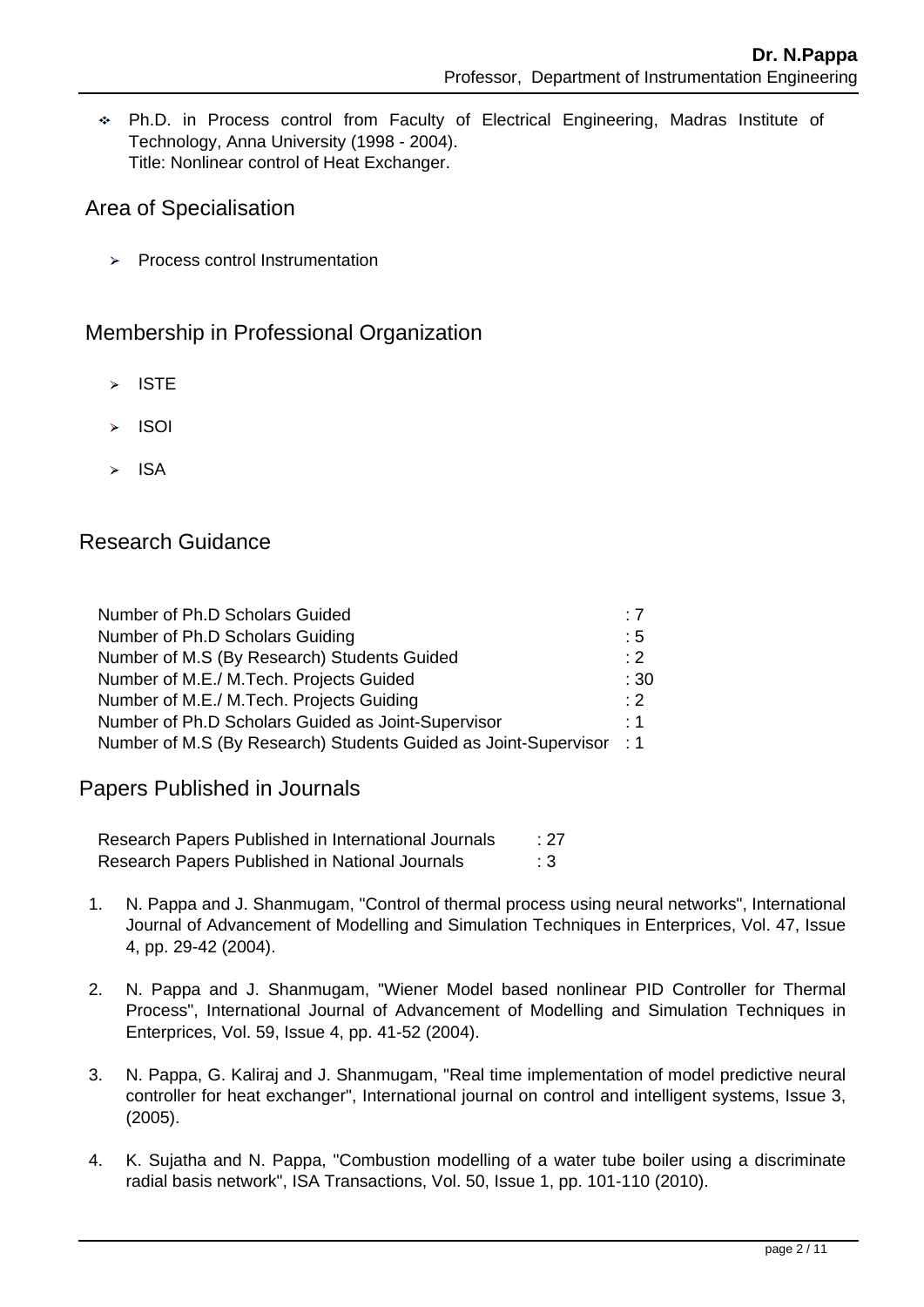- 5. S. Sujatha and N. Pappa, "GMC design based on SVM model of batch reactor", International journal of computer applications, pp. 76-79 (2010).
- 6. S.Sujatha and N.Pappa, "Realization of Nonlinear controllers in Batch Reactor using GA and SVM", International Journal of Chemical Reactor Engineering, Vol. 9, pp. 1-20 (2011).
- 7. S. Sujatha and N. Pappa, " IMC Design based on SVM model of the Batch Reactor", International j. Engineering systems modelling and simulation, Vol. 3, Issue 3, (2011).
- 8. S. Geetha Lakshmi and N. Pappa, "Development of hybrid neural network model to predict feeding method in fed-batch cultivation for enhanced recombinant streptokinase productivity in Escherichia Coli", Journal of Chemical Technology and Biotechnology, (2011).
- 9. S.Sujatha and N.Pappa, " Performance of Gain Scheduled Generic Model Controller Based on BF-PSO for A Batch reactor ", Asian Journal of Scientific Research, Vol. 5, Issue 2, pp. 31-44 (2012).
- 10. T.Balu and N.Pappa, "Design of Robust PID Controller using Hybrid Algorithm for Reduced Order Interval system", Asian Journal of Scientific Research, Vol. 5, Issue 3, pp. 108-120 (2012).
- 11. D.Vasanthi, N.Pappa and B.Pranavamoorthy, " Design of a Self tuning Regulator for Temperature Control of a Polymerization Reactor", ISA Transactions, Vol. 51, Issue 1, pp. 1-20 (2012).
- 12. Vasanthi Damodaran,Pappa Natarajan, Pranavamoorthy, "Neural Network based multi stage modelling of Cylla Haase Polymerisation Reactor", Chemical Product and Process modelling, Vol. 7, Issue 1, pp. 1934 - 1939 (2012).
- 13. T.Babu and N.Pappa, " Uncertainty quantification an sensitivity analysis for a nonlinear bioreactor", Communications in Computer and Information Science, Vol. 36, pp. 647 - 658 (2012).
- 14. Padeeswaran Chelliah, Pappa Natarajan, "EE Hybrid MAC protocol for Wireless sensor networks", Applied Mechanics and Materials, published by Trans Tech Publications, switzerland. Vol. 573, pp. 407 - 411 (2014).
- 15. Padeeswaran Chelliah, Pappa Natarajan,Jayesh sundar Gopinath, "Hybrid MAC protocol for wireless sensor networks used in time critical application", Computer science and Information technology, pp. 125 - 135 (2014).
- 16. Sujatha Subramanian, Fathima Ghouse, Pappa Natarajan, "Fault Diagnosis of Batch Reactor using Machine learning methods", Hindawai Publishing , (2014).
- 17. Anuj Abraham,N.Pappa, "Constrained Predictive Control of GUNT RT 010 and RT 050 laboratory systems", Journal of Control Engineering and Applied Informatics , (2015).
- 18. Anuj Abraham,N.Pappa, " Reduced Order Model Based GPC for a Binary Distillation Column", Archives of Control Sciences , (2015).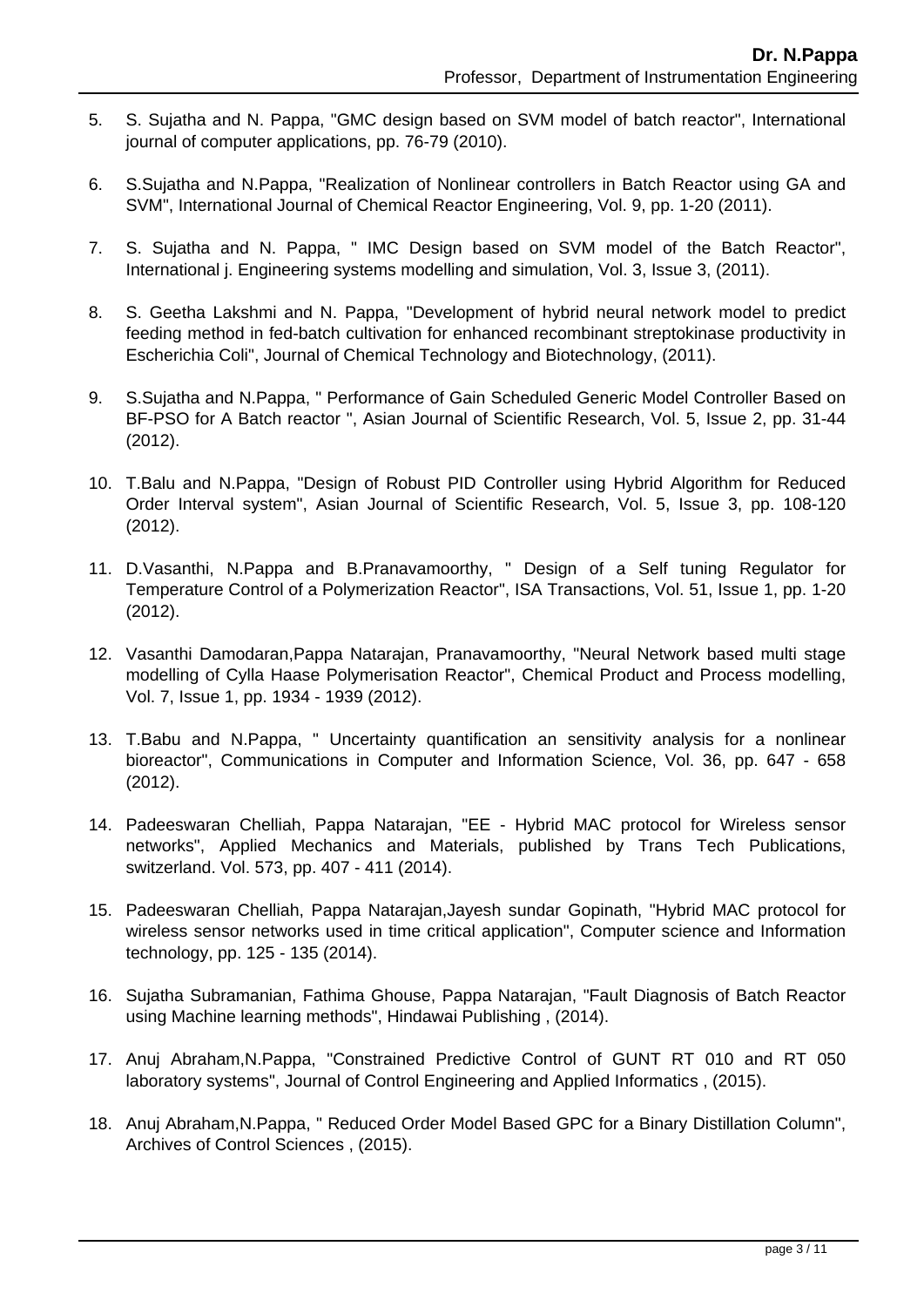- 19. Anuj Abraham,N.Pappa, "Model based Generalized Predictive Control scheme applied to a reduced order of multivariable non-linear process", Sadhana - Academy Proceedings in Engineering Science , (2015).
- 20. Anuj Abraham,N.Pappa, Daniel Honc, Rahul Sharma, "A hybrid method for determination of effective poles using clustering dominant pole algorithm", International Journal of Mathematical, Computational, Natural and Physical Engineering, Vol. 7, Issue 3, pp. 102 - 106 (2015).
- 21. Ashwini Devi,Anuj Abraham,Sathya R., N.Pappa, "Real time Implementation and Design of a sensor to determine Slphur Content Variations in Kerosene Mixture", International Journal of Applied Engineering Research, Vol. 10, Issue 55, (2015).
- 22. P.Bhanu and N.Pappa, "Fuzzy Logic based control of wind turbine driven DFIG", International Journal of Applied Engineering Research, Vol. 10, Issue 10, pp. 9946 - 9952 (2015).
- 23. Padeeswaran Chelliah, Pappa Natarajan.R.Snega, "Real Time Implementation of Hybrid MAC protocol Design for Energy Efficiency and Reliability", International Journal of Applied Engineering Research, Vol. 10, Issue 20, (2015).
- 24. Padeeswaran Chelliah, Pappa Natarajan, C. Vijayalakshmi, "Hybrid MAC Protocol Design for WBAN to provide high QoS for patients in Intensive Care unit", International Journal of Applied Engineering Research, Vol. 10, Issue 20, (2015).
- 25. Anuj Abraham,N.Pappa, "Efficient Technique for Model Order Reduction retaining non-minimum phase characteristics using Clustering Dominant Pole-Zero algorithm", of Electrical Engineering & Technology, (2015).
- 26. PandeeswaranChelliah, N.Pappa, "Hybrid ET-MAC protocol design for energy efficiency and low latency - Cross Layer Approach", Asian journal of Information Technology, (2016).
- 27. Anuj Abraham,N.Pappa, " Experimental Validation of an enhanced Optimal Adaptive Control Scheme using Dominant Poles for a Variable Area Process ", Journal of Control Engineering and Applied Informatics, (2016).
- 28. P.Bhanu and N.Pappa, "SVPWM : Torque Level Controlling of Wind Turbine System using Fuzzy and ABC - DQ Transformation", International journal of Fuzzy systems, published by Springer Journal. (2016).
- 29. P.Bhanu and N.Pappa, "Harmonic Level minimization Using Neuro–Fuzzy-Based SVPWM", IETE Journal of Research, (2017).
- 30. Anuj Abraham,Pappa, "Model based Generalized Predictive Control scheme applied to a reduced order of multivariable non-linear process", Sadhana - Academy Proceedings in Engineering Science , published by Sadhana. (2018).

# Papers Presented in Programmes

| Research Papers Presented in International Programmes | :38: |
|-------------------------------------------------------|------|
| Research Papers Presented in National Programmes      | :10  |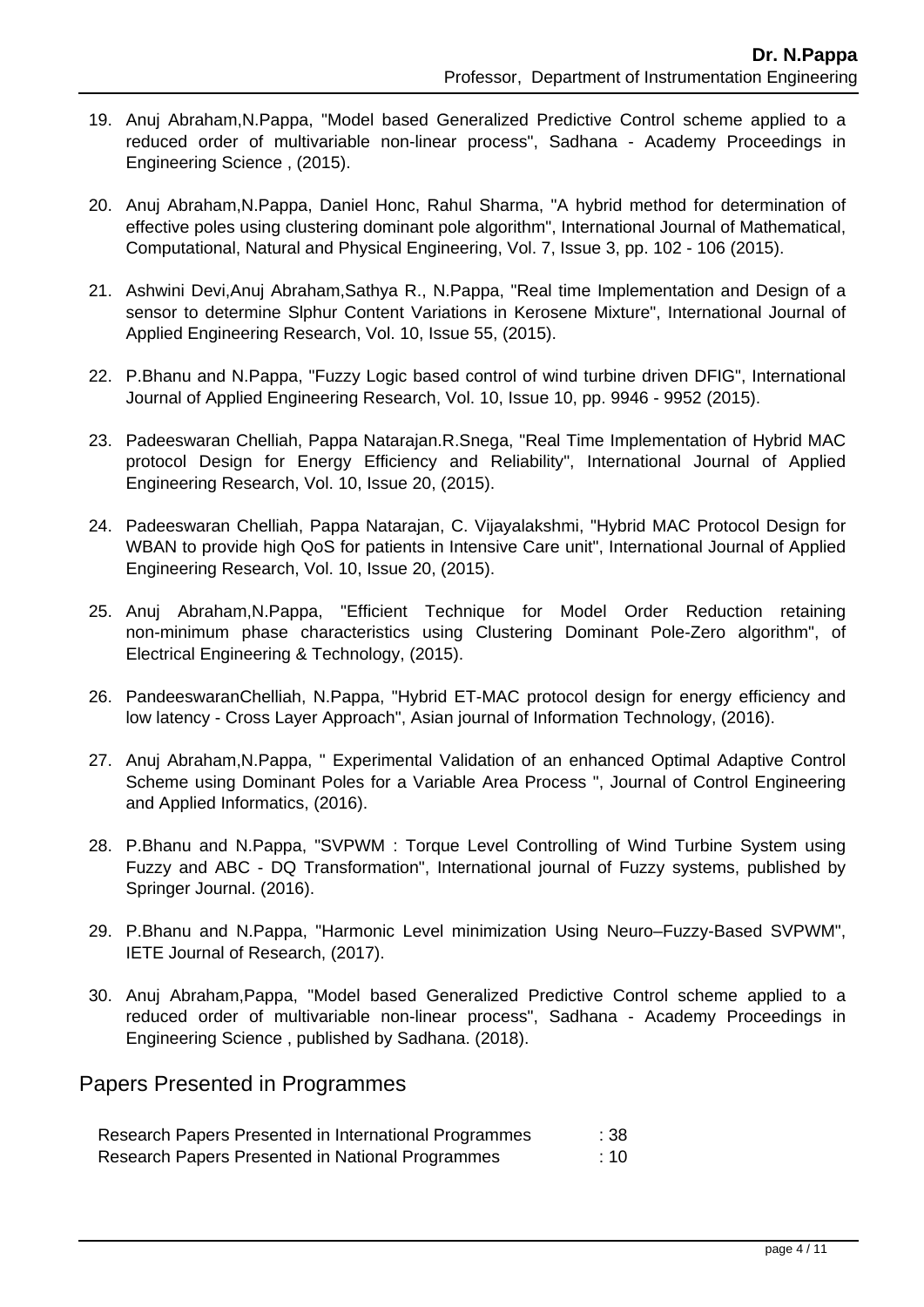- 1. "Time Optimal Control of a semi Batch chemical Reactor Based on Neural Networks" presented in a National level conference on National Symposium on Systems, organised by I.I.T,Chennai., India .
- 2. T.Babu and N.Pappa, "Model Reduction of Interval System using Differentiation Techniques" presented in a National level conference on Conference on ATIICCE, organised by St. Peter's Engineering College, India .
- 3. N Pappa, Muthamil Pavai, Shanmugam J, "An Adaptive Neuro-control for a Nonlinear Process" presented in a National level conference on National Symposium on Intelligent Measurement and Control, organised by Dept of Instrumentation Engineering ,MIT, India from 11-Feb-2000 to 12-Feb-2000.
- 4. N Pappa and J Shanmugam , "Design of Internal Model Control for Heat Exchanger using Neural Networks" presented in a National level conference on National Conference on Process Identification,Control and Diagnosis, organised by Annamalai University, India from 08-Aug-2003 to 09-Aug-2003.
- 5. N Pappa and J Shanmugam , "Feedforward Neuro Controller for Industrial Thermal Process Using Artificial Neural Networks" presented in a International level conference on International Conference on Computational Intelligence,Robotics and Autonomous Systems (CIRAS 2003), organised by National University of Singapore, Singapore from 15-Dec-2003 to 18-Dec-2003.
- 6. N Pappa and J Shanmugam , "Neural Network based Predictor for Control of cascaded Thermal Process" presented in a International level conference on International Conference on Intelligent sensing and Intelligent Processing , organised by Melbourne University, India from 04-Jan-2004 to 07-Jan-2004.
- 7. R.Anatha Krishnan and N.Pappa, "Fault Diagnosis for a heat Exchanger by Structured Residuals Approach" presented in a National level conference on National Conference on Process Control and Automation , organised by Crescent Engineering College, India from 15-Apr-2005 to 16-Apr-2005.
- 8. K.Jawaharand N.Pappa , "Modeling and Control of Boiler Drum level " presented in a National level conference on Power Conversion and Industrial Controls (PCIC), organised by NSS College Engineering,Palakkad, India from 08-Jul-2005 to 09-Jul-2005.
- 9. N Pappa and R Anantha Krishnan, "Real time Fault Diagnosis for a Heat Exchanger a Model Based Approach" presented in a International level conference on IEEE Indicon Conference, organised by IIT Madras and IEEE Madras Section, India from 11-Dec-2005 to 13-Dec-2005.
- 10. K.Rajagopal and N.Pappa, "Investigation on Neural Models for a Three Tank System" presented in a National level conference on National Conference on Process Identification, Control and Diagnosis (NCPICD), organised by Madras Institute of Technology, India from 16-Dec-2005 to 17-Dec-2005.
- 11. P.Bhanu and N.Pappa, "Active and Reactive Power control of Wind Turbine driven Doubly Fed Induction Generator" presented in a International level conference on International Conference on Control, Instrumentation, Communication and Computational Technologies (ICCICCT), organised by Nooral Islam University, Kumarcoil, India from 16-Dec-2006 to 17-Feb-2016.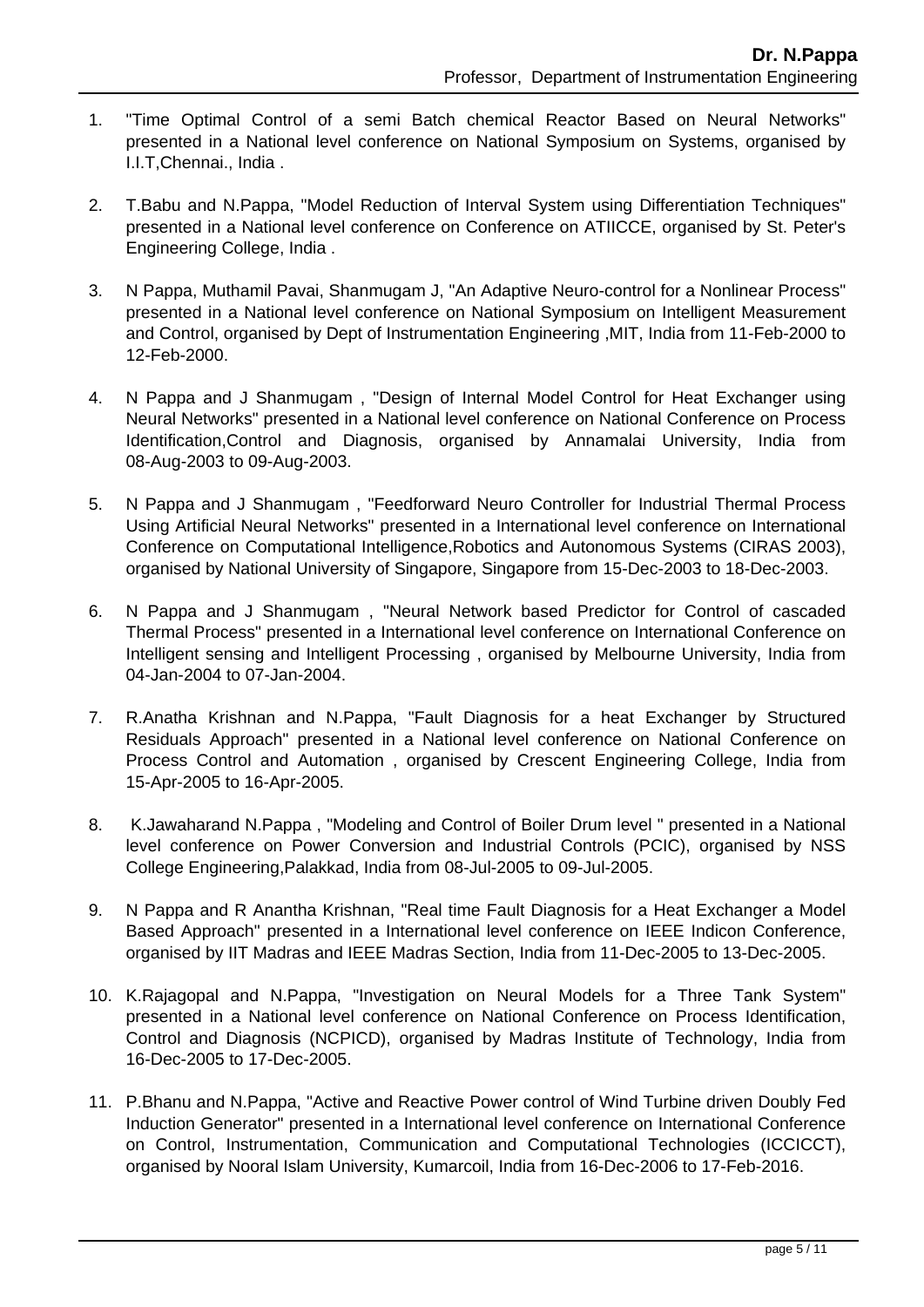- 12. N Pappa and S Ramakrishnan, "Autotunig of Fuzzy Inference System with Reinforcement Learning for Control of Continuous Processes " presented in a International level conference on American Control Conference (ACC), organised by American Automatic Control Council, USA from 11-Jul-2007 to 13-Jul-2007.
- 13. T.Babu and N.Pappa, "Large Scale Modeling of Interval Systems" presented in a National level conference on National Conference on Instrumentation & Control Engineering (ICECON), organised by NIT,Trichy, India from 27-Dec-2007 to 29-Dec-2007.
- 14. T Babu and N.Pappa, "Biased Model Reduction of Discrete Interval System" presented in a International level conference on IEEE INDICON, organised by IIT Kanpur, Kanpur from 11-Dec-2008 to 13-Dec-2008.
- 15. S.Sujatha and N.Pappa, " Predictive Control of Reactor using Neural Network" presented in a International level conference on International Conference on Trends in Industrial Measurements and Automation (TIMA), organised by Madras Institute of Technology, India from 04-Jan-2009 to 06-Jan-2009.
- 16. S.Sujatha and N.Pappa, "Modeling of a MIMO Process Using Support Vector Machine" presented in a International level conference on Trends in Industrial Measurement and Automation (TIMA), organised by Madras Institute of Technology, India from 04-Jan-2009 to 06-Jan-2009.
- 17. S GeethaLakshmi and N pappa, "Artificial Neural Network based soft sensor for fermentation of Recombinanat Pichia Pastoris" presented in a International level conference on IEEE International conference on Advances in Computer Engineering, organised by The Association of Computer Electronics and Electrical Engineers (ACEEE), India from 20-Jun-2010 to 21-Jun-2010.
- 18. "Artificial Neural Network based soft sensor for fermentation of Recombinanat Pichia Pastoris" presented in a International level conference on Advances in Computer Engineering, India from 21-Jun-2010 to 22-Jun-2010.
- 19. K Sujatha and N Pappa, "Intelligent Sensor for Temperature Measurement in Power Station Boilers" presented in a National level conference on Intelligent Information Retrieval, organised by PSG Tech,Coimbatore, India from 24-Sep-2010 to 25-Sep-2010.
- 20. N.Pappa and K.Sujatha , "Intelligent Combustion Quality Monitoring in Power Station Boilers using Multilayer Perceptron " presented in a International level conference on International Conference on System Modelling, Optimization and Advanced Process Automation (SYMOPA), organised by CDAC,Trivandrum,Kerala, India from 18-Dec-2010 to 19-Dec-2010.
- 21. "Combustion Quality Estimation in power Station Boilers using SVM Based Feature Reduction and Radial Basis Function Classifier" presented in a International level conference on Trends in Industrial Measurements and Automation, India from 06-Jan-2011 to 08-Jan-2011.
- 22. S GeethaLakshmi and N pappa, "Optimization of fed-batch process for Recombinant Protein Production in Escherichia Coil using Genetic Algorithm" presented in a International level conference on International Conference on Process Automation, Control and Computing (PACC), organised by Coimbatore Institute of Technology (CIT), India from 20-Jul-2011 to 22-Jul-2011.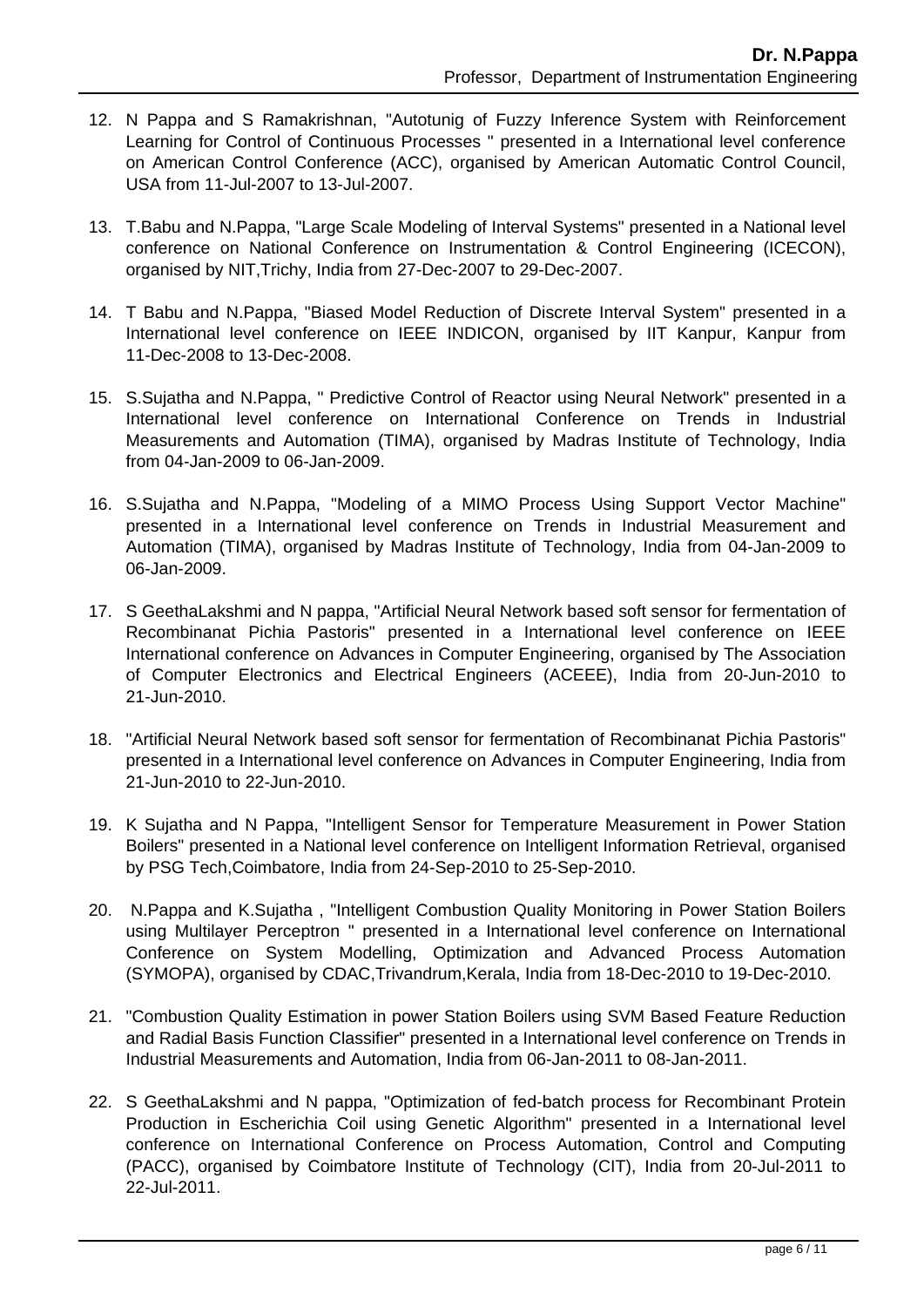- 23. S GeethaLakshmi,, S Narendran N Pappa and S Ramalingam, "Generic Model Control of the Specific Growth Rate in the Production of Recombinant Streptokinase in Escherichia Coil" presented in a International level conference on International Conference on Modern Trends in Instrumentation and Control (ICIC), organised by PSG College of Technology, India from 02-Sep-2011 to 02-Sep-2011.
- 24. N Pappa and S Sujatha, "GA Based Optimal Control of A Batch Reactor with SVM Tuned GMC" presented in a International level conference on IEEE International Conference on Control Applications (CCA), organised by IEEE, USA from 28-Sep-2011 to 30-Sep-2011.
- 25. N Pappa and D Vasanthi, "Artificial Neural Network Tuned Cascade Control for Temperature Control of Polymerization Reactor" presented in a International level conference on IEEE Multiconference on System and Control (MSC), organised by IEEE, USA from 28-Sep-2011 to 30-Sep-2011.
- 26. S GeethaLakshmi,, S Narendran N Pappa and S Ramalingam, "Artificail Neural Network based Soft Sensor for Recombinanat Streptokinase Production in Escherichia Coli" presented in a International level conference on Indian Chemical Engineering Congress (CHEMCON), organised by Indian Institute of Chemical Engineers , India from 27-Dec-2011 to 29-Dec-2011.
- 27. T.Elakkiya and N.Pappa, "Closed loop identification of the inverted pendulum using subspace method" presented in a International level conference on Mathematical Modeling and Applied Soft Computing, organised by CIT, India from 11-Jul-2012 to 13-Jul-2012.
- 28. C.Shanthi, K.Elavarasi and N.Pappa, "Soft Sensor for Two Phase Flow Measurement" presented in a International level conference on International Conference on Mathematical Modeling and Applied Soft Computing (MMASC) , organised by Coimbatore Institute of Technology (CIT), India from 11-Jul-2012 to 13-Jul-2012.
- 29. C.Shanthi, J.Aswini and N.Pappa, "Digital Image processing based two-phase flow measurement" presented in a International level conference on International conference of Mathematical modeling and Applied soft computing , organised by CIT, India from 11-Jul-2012 to 13-Jul-2012.
- 30. Anuj Abraham and N. Pappa, "An Improved MRAC Scheme for Non-linear Design of Adaption Gain 'γ' using Heuristic Algorithms" presented in a International level conference on Advances in Control and Optimization of Dynamical Systems (ACODS-2014), organised by Indian Institute of Technology Kanpur, India from 13-Mar-2013 to 15-Mar-2014.
- 31. C.Shanthi, J.Aswini and N.Pappa, "Digital Image Processing Based Flow Regime Identification of Gas/Liquid Two - Phase Flow" presented in a International level conference on Proceedings of IFAC-DYCOPS, organised by IIT Bombay, India from 18-Dec-2013 to 20-Dec-2013.
- 32. B.Pranavamoorthy, D.Vasanthi and N.Pappa, "Online Estimation and Adaptive Temperature Control of Polymerisation Reactor" presented in a International level conference on DYCOPS, organised by IIT Bombay, India from 18-Dec-2013 to 20-Dec-2013.
- 33. Anuj Abraham, Pappa.N , "Model Order Reduction using Cluster Dominant Pole Algorithm" presented in a International level conference on 8th International Conference on Trends in Industrial Measurements and Automation (TIMA), organised by Madras Institute of Technology, India from 22-Dec-2013 to 24-Dec-2013.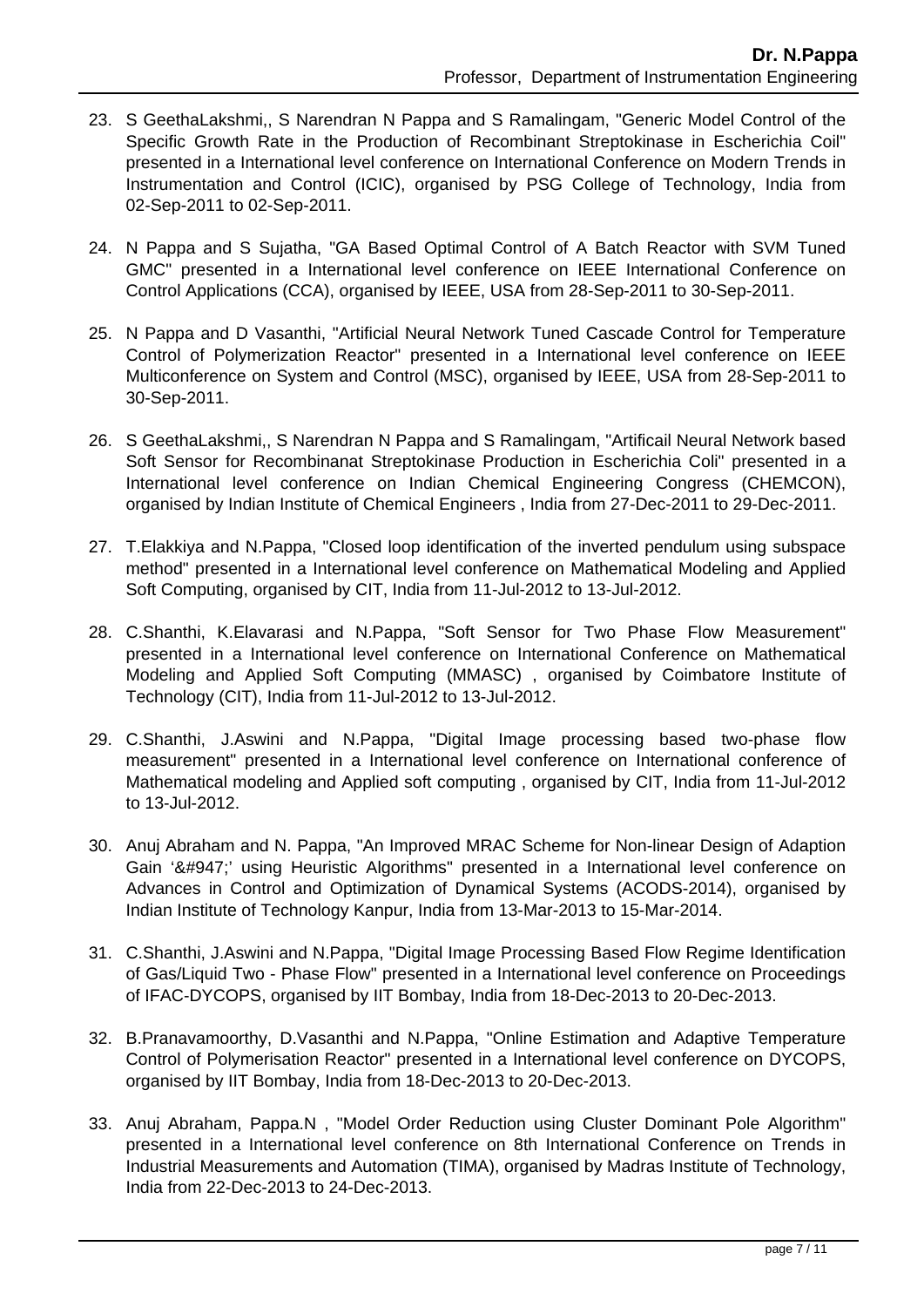- 34. Anuj Abraham and N.Pappa, "Model Order Reduction using Cluster Dominant Pole Algorithm" presented in a International level conference on Trends in Industrial measurements and Automation, organised by MIT, India from 22-Dec-2013 to 24-Dec-2013.
- 35. Anuj Abraham, Pappa.N , "An Improved MRAC Scheme for Non-linear Design of Adaption Gain 'γ' using Heuristic Algorithms" presented in a International level conference on Proceedings of the Third International Conference on Advances in Control and Optimization of Dynamical Systems (ACODS), organised by IIT KANPUR, India from 13-Mar-2014 to 15-Mar-2014.
- 36. S.Priyadrsini, S.Ganesnan, C.Shanthi and N.Pappa, "Model based object recognition for Particle Size Distribution" presented in a International level conference on IEEE International conference ICACCCT, organised by Syed Ammal Engineering College, India from 08-May-2014 to 10-May-2014.
- 37. M.Sandhiya and N.Pappa, "Evolutionary Algorithms based Fuzzy Logic Controller for Pressurised Water Nuclear Reactor" presented in a International level conference on IEEE International Conference on Advanced Communication ,Control and Computing Technologies, organised by Syed Ammal Engineering College, India from 08-May-2014 to 10-May-2014.
- 38. K.Hemavathy,N.Pappa and S.Kumar, "Comparison of Indirect Vector Control and Direct Torque Control Applied to Induction Motor Drive" presented in a International level conference on IEEE International Conference on Advanced Communication ,Control and Computing Technologies, organised by Syed Ammal Engineering College, India from 08-May-2014 to 10-May-2014.
- 39. Anuj Abraham and Pappa N., Lijin V Jacob and Lijo V Jacob, "Design of a finite element based sensor for determination of sulphur content in crude oil" presented in a International level conference on International Conference on Advances in Design and Manufacturing , organised by NIT, Trichy, India from 05-Dec-2014 to 07-Dec-2014.
- 40. Vetriselvi,Anuj Abraham and N.pappa, "Systematic approach in tuning PID controller for a high purity control of Binary Distillation column based on reduced order model: A Case study" presented in a International level conference on International Conference on Electrical, Electronics and Computer Engineering - ICEECE , organised by Vivekanandha College of Engineering for Women, Tiruchengode, India from 11-Mar-2015 to 12-Mar-2015.
- 41. P.Bhanu and N.Pappa, "Control of Wind Turbine driven DFIG" presented in a National level conference on 2nd National Conference on Recent Trends in Instrumentation and Control (RTIC), organised by Madras Institute of Technology, India from 13-Mar-2015 to 14-Mar-2015.
- 42. Anuj Abraham, N Pappa, Daniel Honc and Rahul Sharma, "A hybrid method for determination of effective poles using clustering dominant pole algorithm" presented in a International level conference on XIII International Conference on Electrical Engineering, Computer Science and Technology, WASET, organised by Prague, Czech Republic from 23-Mar-2015 to 24-Mar-2015.
- 43. P.Bhanu and N.Pappa, "Simulation Comparisons and implementation of different wind generator systems" presented in a International level conference on International Conference ICEECE, organised by Vivekananda College of Engineering, India from 22-Mar-2016 to 23-Mar-2016.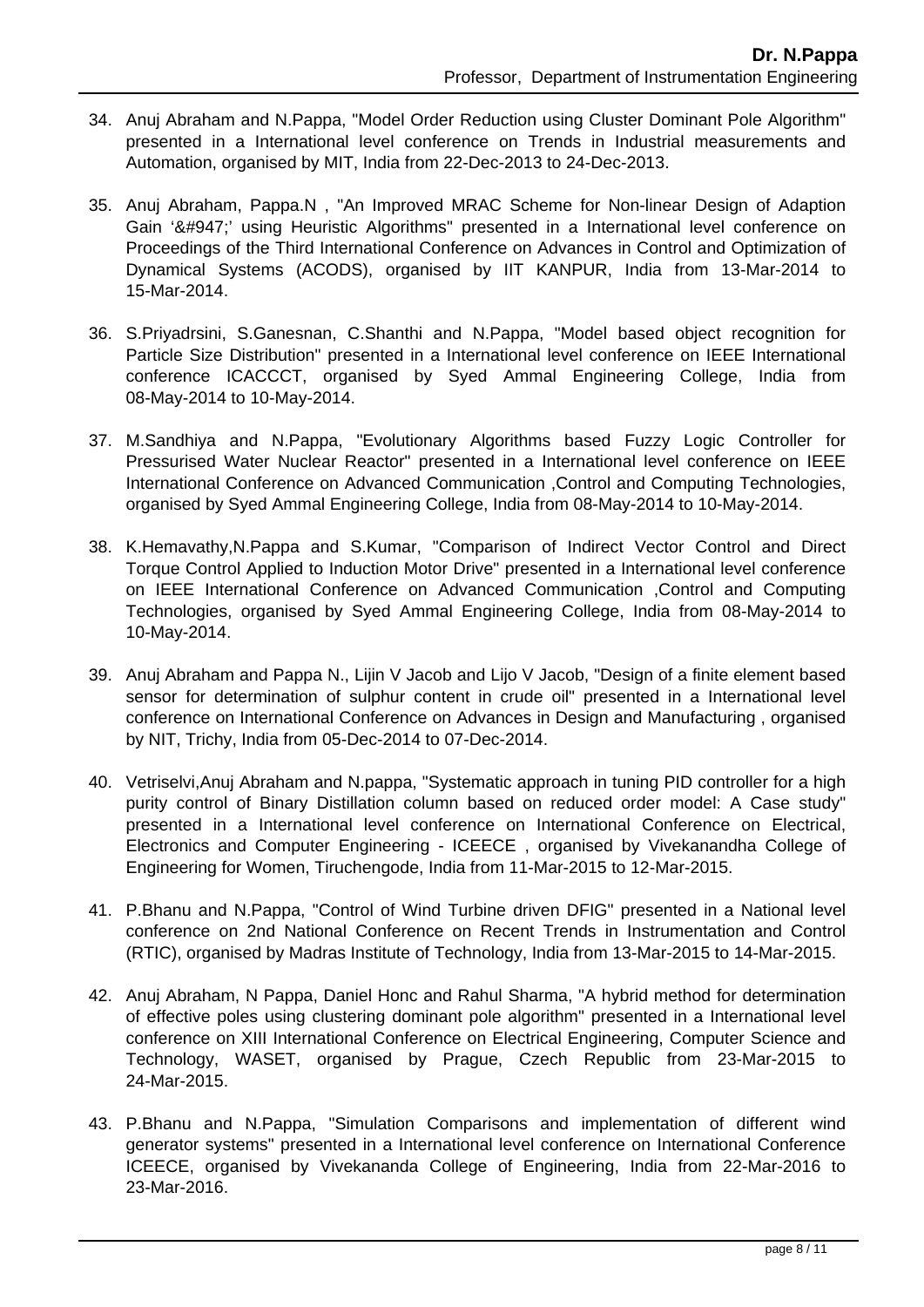- 44. Anuj Abraham, Pappa, N , "Dominant pole based CDPA algorithm for reduced order modeling of a binary distillation column process" presented in a International level conference on International Conference on Electrical, Electronics and Computer Engineering, organised by Vivekanandha College of Engineering for Women, India from 22-Mar-2016 to 23-Mar-2016.
- 45. Daniel Honc, Rahul Sharma K., Anuj Abraham, František Dušek, Natarajan Pappa, "Teaching and practising Model Predictive Control" presented in a International level conference on Symposium on Advances in Control Education ( ACE), organised by IFAC , Bratislava - Slovakia from 01-Jun-2016 to 03-Jun-2016.
- 46. Anuj Abraham and N. Pappa, "An optimal centralised Predictive Control Scheme Applied to a Non – Square MIMO Benchmark Problem" presented in a International level conference on Adaptation and Learning in COntrol and Signal Processing ( ALCOSP), organised by Eindhoven University of Technology, Netherlands from 29-Jun-2016 to 01-Jul-2016.
- 47. Ganesh M,Anuj Abraham and N. Pappa, "Estimation of variation in Vapour Liquid Equilibrium Constants for modeling a Multicomponent Crude Distillation Column" presented in a International level conference on Adaptation and Learning in COntrol and Signal Processing ( ALCOSP), organised by Eindhoven University of Technology, Netherlands from 29-Jun-2016 to 01-Jul-2016.
- 48. S.Sujatha and N.Pappa, "An Application of SVM for Process Modeling and Optimization of Batch Reactor with GA" presented in a International level conference on International Conference on MIPSCCON, organised by GMR Institute of Technology, AP, India from 07-Apr-2018 to 11-Apr-2011.

# Current Sponsored Projects

 1. "On-Line Implementation model predictive control (MPC) Scheme on a Bioreactor", funded by CTDT Anna University ( July-2017 - December-1969 ). Project Cost: 25000.00.

# Sponsored Projects Completed

- 1. "Investigation of field programmable gate array (FPGA)implementation of adaptive control schemes", funded by DST FAST TRACK (December-2008 - June-2011). Project Cost: 582000.00.
- 2. "Development of Advanced control algorithms", funded by DIT CDAC (January-2010 December-2012). Project Cost: 2507000.00.
- 3. "Antenna Test measurement System", funded by Amphenol Antenna Solutions (December-2013 - April-2014). Project Cost: 20000.00.
- 4. "Hand gesture Based Smart Wheelchair", funded by CTDT Anna University (June-2013 January-2014). Project Cost: 25000.00.
- 5. "Fire Fighter Locator using FPGA", funded by CTDT Anna University (June-2017 November-2017). Project Cost: 25000.00.
- 6. "soft sensor for Biomass Measurement", funded by CTDT Anna University (June-2017 November-2017). Project Cost: 25000.00.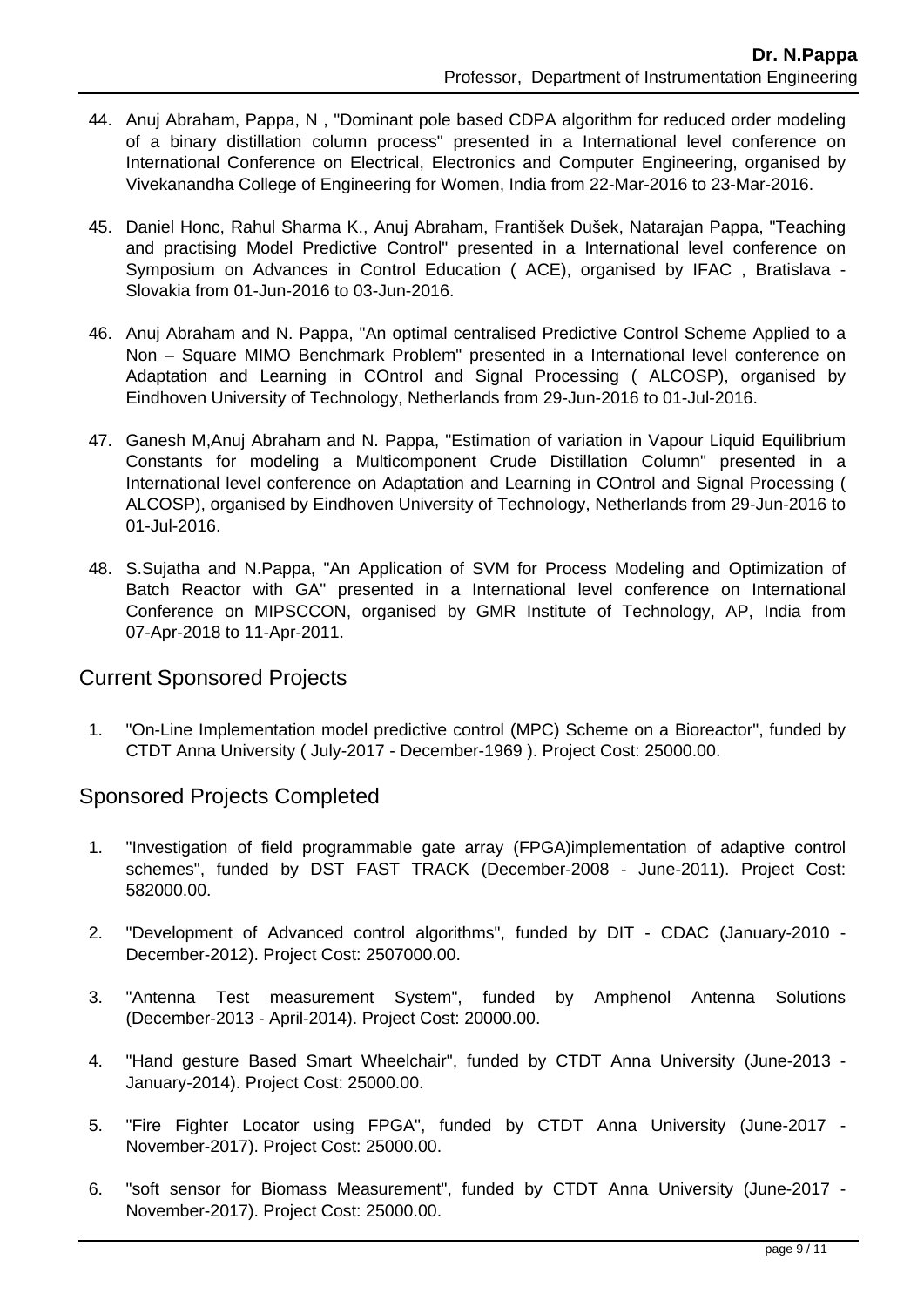# Programme Attended

- 1. Participated in a International level conference on "American Control Conference" organized by IEEE, Newyork, USA from 11-Jul-2007 to 13-Jul-2011.
- 2. Participated in a International level conference on "IEEE International Conference on Control Applications (CCA)" organized by Colorado University, DENVER, USA from 28-Sep-2011 to 30-Sep-2011.
- 3. Participated in a International level conference on "Advances in Design and Manufacturing (ICAD&M)" organized by NIT Trichy, India from 05-Dec-2014 to 07-Dec-2016.
- 4. Participated in a International level conference on "Adaptation and Learning in COntrol and Signal Processing ( ALCOSP)" organized by Eindhoven University of Technology, Netherlands from 29-Jun-2016 to 01-Jul-2016.

#### Special Reprasentations

- 1. Staff Selection Examiner in Teachers Recruitment Board from 01-Jun-2015 to23-Feb-2018.
- 2. Group Selection Expert in TNPSC from 15-Jun-2015 to23-Feb-2018.

#### Honours

1. "BEST TEACHER AWARD" given by MIT from INDIA (2016).

#### Experience Abroad

- 1. Visited National University of Singapore, Singapore from 15-Dec-2003 to 18-Dec-2003. Purpose of visit :Presented Research Paper in the International Conference on Computaional Intelligent,Robotics and Autonomous Systems (CIRAS 2003).
- 2. Visited IEEE, New York,USA from 09-Jul-2007 to 13-Jul-2007. Purpose of visit :Presented Research Paper in the International Conference on American Control Conference (ACC 2007).
- 3. Visited Melbourne University of Technology, Melbourne,Australia from 03-Dec-2007 to 10-Dec-2007. Purpose of visit :undergone Training on wireless sensor networks.
- 4. Visited TUHH, Hamburg, Hamburg,Germany from 20-Nov-2010 to 30-Nov-2010. Purpose of visit :Carried out Joint Research Project .
- 5. Visited University of Denver, Denver,CO,USA from 28-Sep-2011 to 30-Sep-2011. Purpose of visit :Presented Research Paper in the IEEE International Conference on Multi System Conference(MSC).
- 6. Visited Eindhoven University of Technology, Netherlands from 29-Jun-2016 to 01-Jul-2016. Purpose of visit :Presented Research Paper in the IEEE International Conference on Adaptation and Learning in COntrol and Signal Processing.